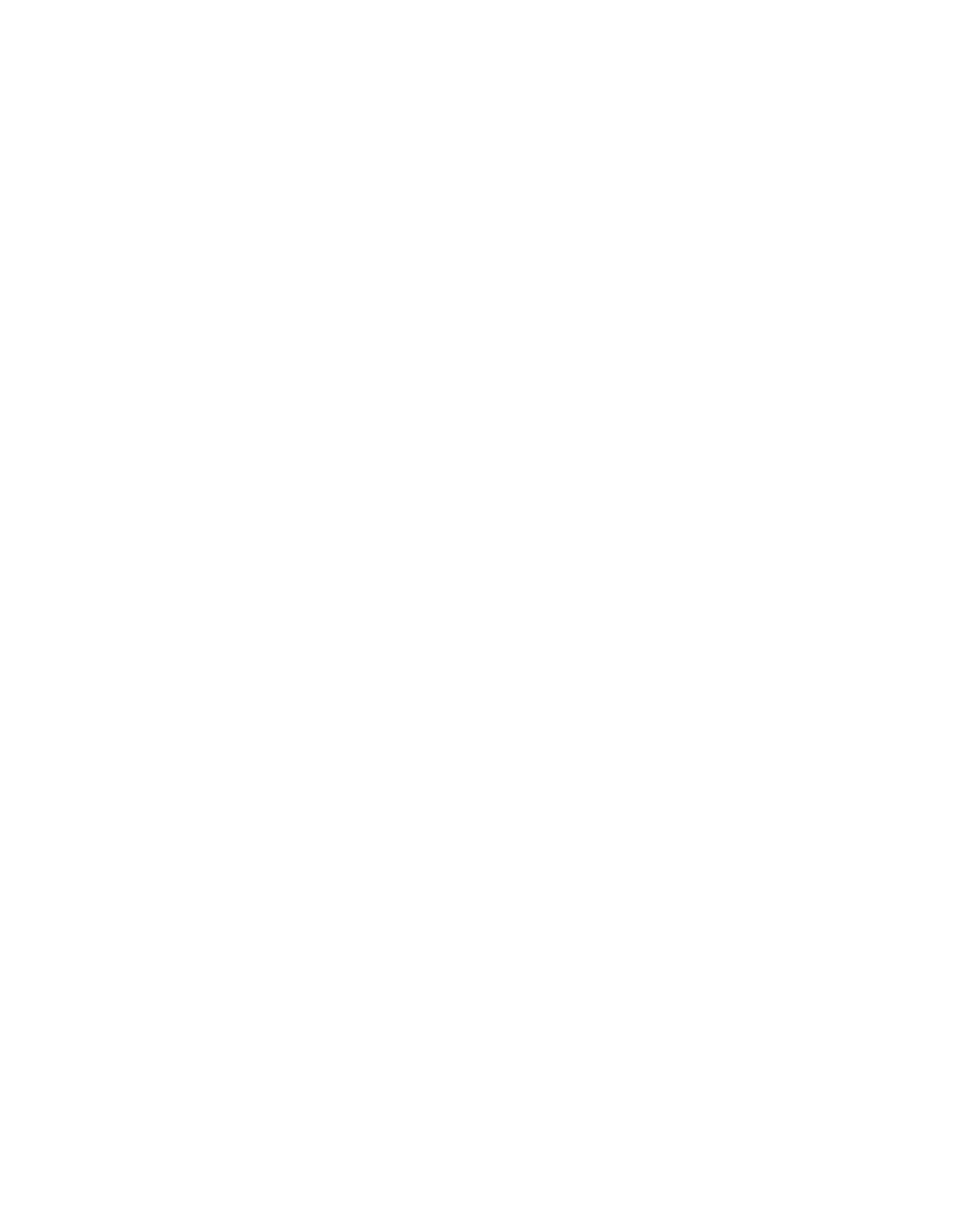

### Boom Brake Owner's Manual Introduction

The Dutchman Boom Brake is simple, reliable device to regulate the boom speed. How well the Brake will work depends on proper installation. You also will have set the tension correctly for different wind speeds. Please follow these instructions carefully.

Thank you for your purchase of a Dutchman Boom Brake. We work hard to produce high quality, effective products, and provide excellent customer service. We're here to help you. Call, fax, or contact Martin van Breems. Let us know if you are not totally happy. Bear in mind that we guarantee your satisfaction with our products. See our guarantee for more details. Finally, we know many of our sales come from customer recommendations, for which we thank you very much.

### Pre Installation Checklist

You will need the following tools and parts.

- Needle nosed pliers and/or a marlin spike, regular pliers.
- A thin, long blade slotted screwdriver.
- Indelible ink marker.
- Tools and parts to mount brake to boom (typ; bail, supplied bushings, bolt, drill and bits).
- Tools and parts to attach brake line to deck / run back to cockpit (typ; turning block, fairleads).
- Hardware to adjust tension on brake line (winch or block & tackle).



Properly installed and used, the brake will allow you to safely and easily control the boom entirely from the cockpit.

## Table of Contents

| <b>Subject</b> | Page |
|----------------|------|
|                |      |
|                |      |
|                |      |
|                |      |
|                |      |
|                |      |
|                |      |
|                |      |
|                |      |
|                |      |
|                |      |
|                |      |
|                |      |
|                |      |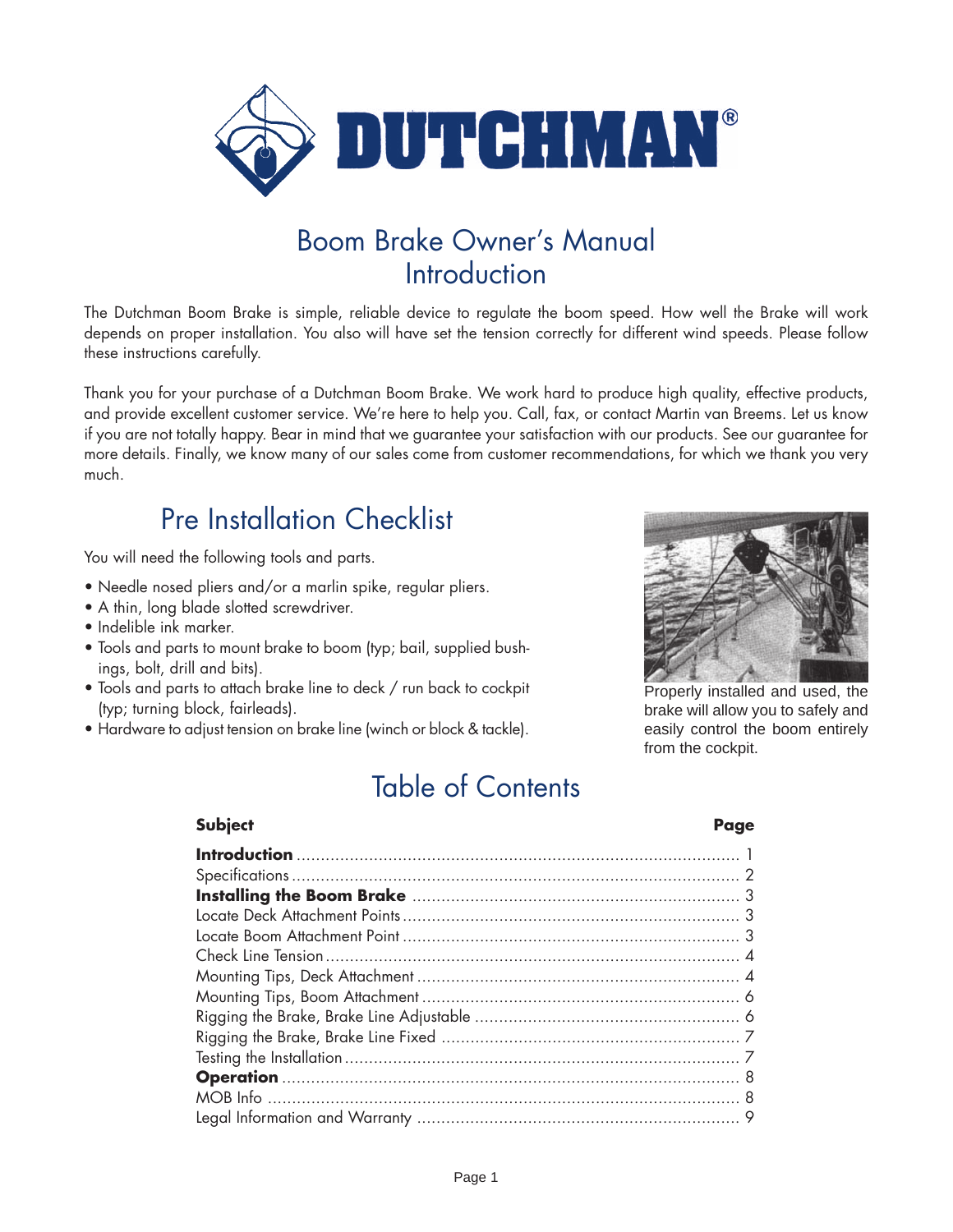## **Specifications**

These specifications are for conventional, moderate displacement monohulls, and are provided as a rough indication of which Boom Brake and installation kit should be used. Heavy displacement sailboats or sailboats which will be undertaking extensive offshore passages must use oversized equipment. Use the next size larger installation kit to start off. Contact us for more information.

#### **Boom Brake Specifications**

| Model         | <b>Typl Boat Size</b> |                     | Max Mainsail area Safe Working Load |
|---------------|-----------------------|---------------------|-------------------------------------|
| <b>BB250</b>  | $20 - 32' / 6 - 10m$  | $250$ sq ft / $23m$ | 1,600 lbs / 700 kg                  |
| <b>BB250B</b> | $20 - 32' / 6 - 10m$  | 250 sq ft / 23m     | 1,600 lbs / 700 kg                  |
| <b>BB500</b>  | $30 - 45' / 9 - 14m$  | 500 sq ft / 45m     | 2,700 lbs / 1,200 kg                |
| BB500B        | $30 - 45' / 9 - 14m$  | 500 sq ft / 45m     | 2,700 lbs / 1,200 kg                |
| <b>BB750</b>  | 42 - 60' / 13 - 19m   | 750 sq ft / 68m     | 4,100 lbs / 1,800 kg                |
| <b>BB750B</b> | 42 - 60' / 13 - 19m   | 750 sq ft / 68m     | 4,100 lbs / 1,800 kg                |
|               |                       |                     |                                     |

The **BB250**, **BB500** and **BB750** are used with rigid vangs, where they are fitted just behind the rigid vang, or in a soft vang application with 2 attachment points (bails) on the boom. They would also be used if you don't have a vang. The **BB250B**, **BB500B** and **BB750B** have an additional shackle secured to the bottom of the brake. They are used on boats with 'soft' (block and tackle) vangs. The brake is attached to the vang bail on the boom, while the vang is shackled to the bottom of the brake.

#### **Line / Hardware Specifications**

| <b>Brake Boat</b> |                   | <b>Mainsail Area</b> | <b>SWL</b>         | <b>Model</b> | Line Dia - Length          |
|-------------------|-------------------|----------------------|--------------------|--------------|----------------------------|
| 250               | 20-28' / 6-8m     | $200$ sq ft / 18m    | 1,200 / 500 kg     | <b>IK200</b> | $1/4" - 36' / 6mm - 11m$   |
| 250               | $26-32' / 8-10m$  | 280 sq ft / 25m      | 1,600 / 700 kg     | <b>IK280</b> | $5/16" - 40' / 8mm - 12m$  |
| 500               | $30-38' / 9-11m$  | 390 sq $ft / 35m$    | 2,250 / 1,000 kg   | <b>IK390</b> | $3/8"$ - 44' / 10mm - 13m  |
| 500               | $35-45' / 11-14m$ | 500 sq ft / 45m      | 2,700 / 1,200 kg   | <b>IK500</b> | 7/16"-50' / 11mm - 15m     |
| 750               | $42-52' / 13-16m$ | 620 sq ft / 56m      | $3,500 / 1,600$ kg | <b>IK620</b> | 1/2" - 60' / 13mm - 18m    |
| 750               | 48-60 / 15-18m    | 750 sq ft / 68m      | 4,100 / 1,800 kg   | <b>IK750</b> | $5/8" - 75' / 16$ mm - 23m |

These specifications give the minimum SWL's (safe working loads) for the mounting hardware and the line diameter and length to run the line back to the cockpit. Any parts you supply or use should follow these SWL recommendations. These specifications are provided as a starting point. You may need to go up one size, depending on what kind of use you are planning, and if the attachment points are farther inboard than normal.



Pictured are our **BB750**, top, **BB500**, left, and **BB500B**, right. The **500 Series** is used on boats 26' to 45' with mains to 500 square feet. The **750 Series** is used on boats 42' to 65' with mains to 750 square feet.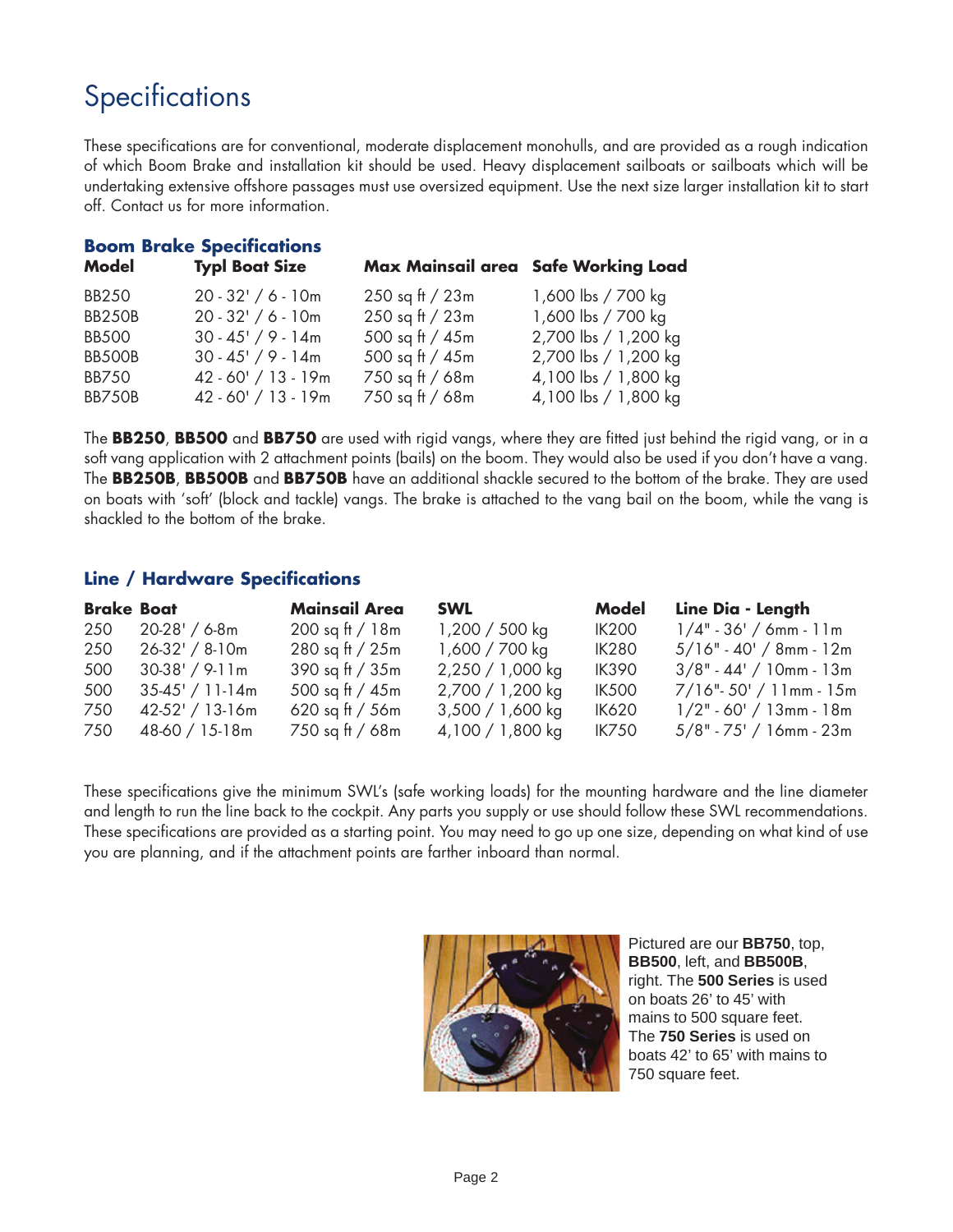### Installing the Boom Brake

How well the Brake works is determined by the installation. Read these instructions carefully. First, identify the best possible locations for the deck attachment point, then the boom attachment point. Do not install any hardware until you are certain of BOTH the boom and deck attachment points.

#### **Locate Deck Attachment Points**

Use the following criteria to select the ideal location for the deck attachment points.

- 1. As far outboards from the mast as possible.
- 2. Within one foot / 30 cm fore or aft of the farthest aft (shroud) chainplate (closer is better).
- 3. Clear of walkways if possible.

The most common locations, in order of preference, are:

- A. The aft lower chainplates if they are set inboards. We will discuss an easy way to attach items to the chainplates later on. Normally the best location.
- B. A car on an inboard genoa track if it extends to the chainplates.
- C. A pad eye through bolted to the deck.
- D. A pad eye at the corner of the cabinhouse, if a high cabinhouse with narrow decks like on Valiants, Pacific Seacrafts, or Island Packets.
- E. An attachment point on the toerail, or midships cleat.

**Chainplate** Deck Attachment Points B. Car on track  $C.$  Pad eye  $-$ 2. Within one foot 1. As far out as possible

fore or aft of aft shroud

A Brake line secured to the toerail will cause a hazard when walking forward. Some owners add a shackle so that the ends can easily be disconnected when the Brake is not needed, although the Brake is handy in many situations. To prevent damage to an aluminum toerail from a shackle, consider Winchard's" special toerail shackle. Higher aluminum toerails will deform if too much side force is applied. We noticeably bent a 2" high toerail on a 38' boat with a 400 square foot main in about 20 knots of wind. (We now have our own test boats!)

Most boats have several possible attachment points. Try to locate several possibilities, then move on to locating the boom attachment point. Again, don't install anything yet. We'll deal with that later.

#### **Locate Boom Attachment Point**

Next, determine where the Brake will be attached to the boom. The brake will be about 1/4 to 1/3 the boom length back from the mast. More precisely, the brake will be about the same distance from the mast as the deck attachment point is from the mast. Use the existing boom vang attachment point or bail as a starting point. If the boat is fitted with a rigid vang, the Brake should be aft of the vang.

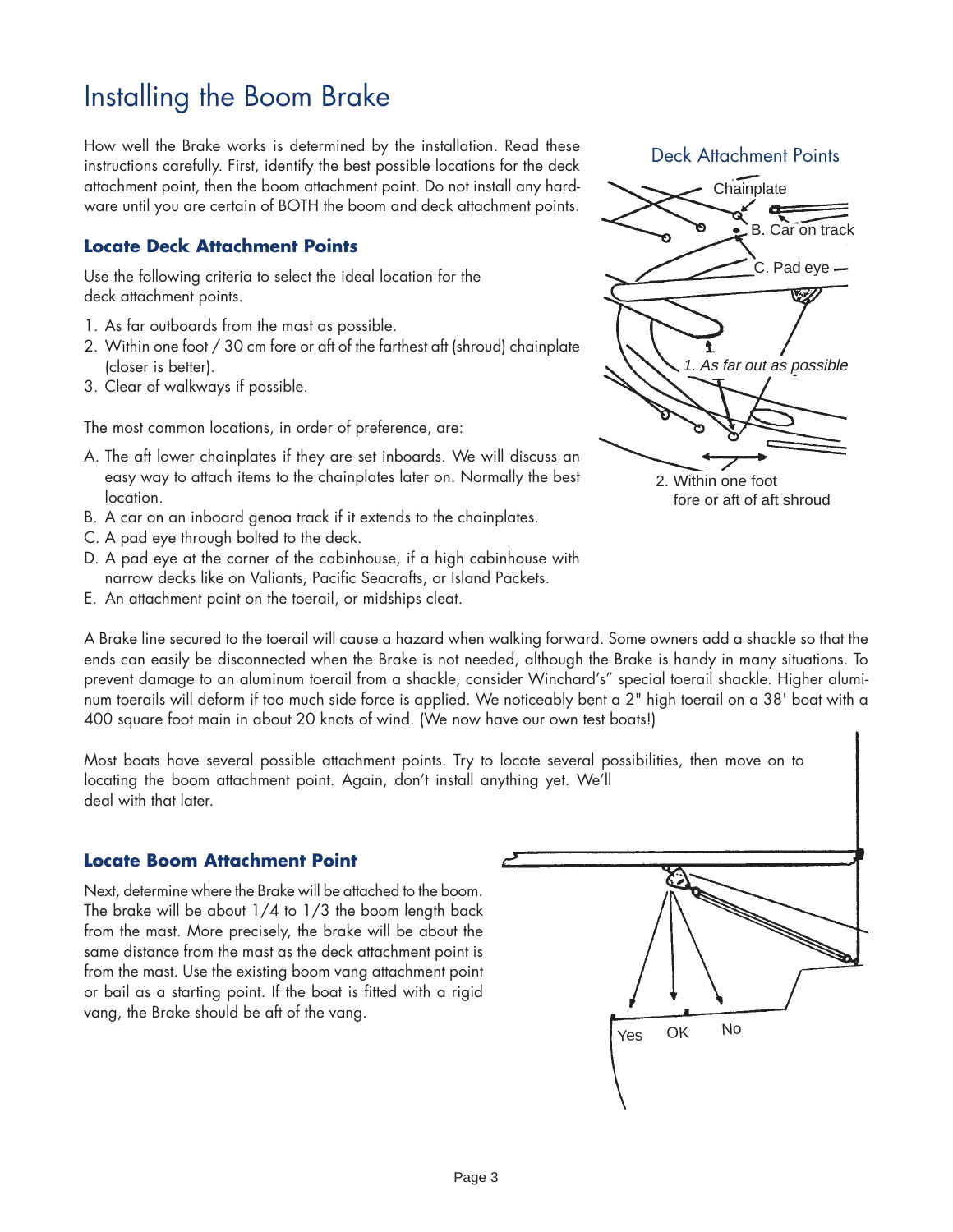#### **Check Line Tension**

Set the boom height to the lowest normal sailing position and snug up the vang. Locate the boom on the centerline. Temporarily run a line through a block or a shackle temporarily secured to the boom attachment point. Tie or tape the block or shackle to the boom if needed. Then run the line down to the potential deck attachment points. Snug up the line and secure it with tape to the deck if needed.

Now swing the boom out, and observe the tension on the line. The line tension should not change significantly as the boom swings through it's arc. If the tension does not change more than 1 to 2 inches, you will be able to jibe without touching the main sheet, as the tension on the line will be constant. As a rough guide, the tension should not change more than 4" for the 250 series, 6" for the 500 series, and 9" for the 750 series. The line should become tighter as the boom moves towards the centerline.

In general, by moving the boom attachment point back or the deck attachment point outboards, you will make the line tighter as it approaches the centerline. It may take a few try's to find the best combination.

You may find that, if you have any kind of a cabinhouse, the Brake

will rub against it or the handrails at some point. This is often unavoidable. Bear in mind that the Brake slides along the line and the line itself does not move significantly. The line will not cause significant chafe, depending on the angle and contact material. Install stainless steel or bronze chafe strips along the contact area if needed, particularly if the line is rubbing against a teak handrail. Once you have determined the best mounting locations for the boom and deck attachment points, move on to the next section.

#### **Mounting Tips, Deck Attachment**

It is essential to follow the load recommendations given in the specifications section. **You must ascertain the safe working load of any piece of hardware that you install or use.** The failure of any part connecting or tensioning the brake line could have dire consequences.

If you will be tensioning the brake by a line running to the cockpit from the mast, both ends of the brake line will be secured at the deck attachment point. You will not need to mount a turning block.

Chainplates We like using the chainplates, since it's one attachment point you

can be pretty sure of, and it's exactly where the line should run to on most boats. Never attach the brake line to anything higher than the lower toggle, and never attach anything so that it can pull apart a toggle or turnbuckle. File or sand off any sharp edges where the line will touch. We normally secure one end of the line to the chainplate by wrapping it around the chainplate or lowest toggle at least 3 times. One pass must go though the lower toggle, to keep the line from sliding up on the toggle or turnbuckle. Tie off the line using a splice or, temporarily, a bowline.

If you use the chainplates, you must test the chainplate for movement under load after mounting the brake. Chainplates which are thin strips of metal will bend and fatigue from any side load.



Temporarily run line



Swing boom out, check line tension





Line attached to toggle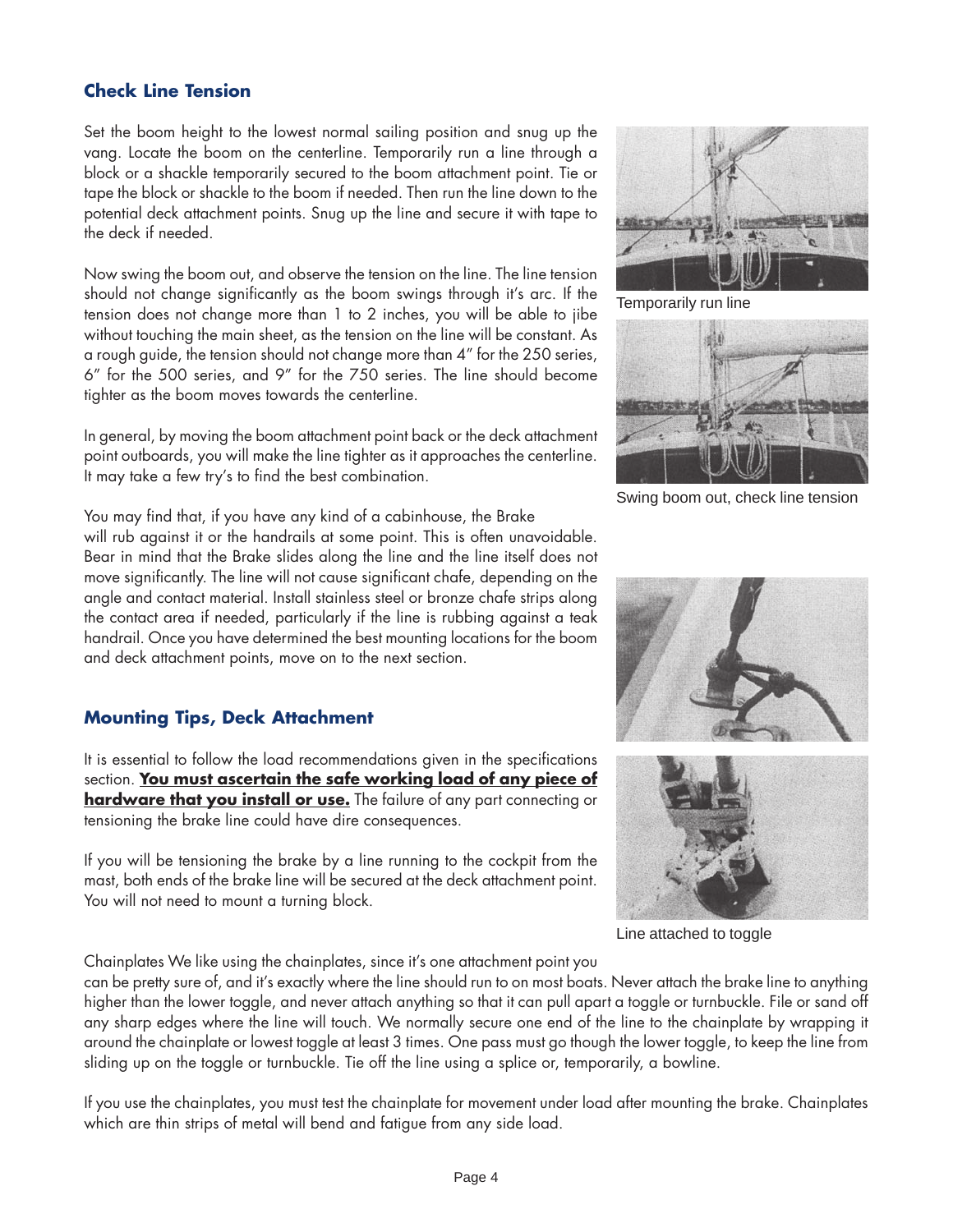If the line can not pass through the toggle, install an eye splice with a thimble in the end of the line. Follow the directions below to complete the installation.

To attach hardware like a block or a shackle directly to the chainplates, use lacing line, which is more reliable than a poorly aligned shackle. Adjust the number of wraps to meet the safe working loads given in the specifications. A good 1/8" / 3 mm polyester line will have a breaking strength of about 300 lbs. The safe working load is 20% of the breaking strength or 60 lbs, so 20 complete wraps of line around the chainplate and through the block or shackle would give a safe working load of 1,200 lbs. Most of the wraps must go completely around the turnbuckle toggle, but add a few more wraps through the toggle, to keep the line from riding up the toggle.

Finish up by wrapping the line around itself, to provide a cover for UV protection. By wrapping the line up to and around the shackle, after the line has been tensioned, you can help hold the block or shackle in the correct orientation.

**Genoa Tracks:** Genoa tracks often provide a convenient point, if they are set inboard and extend to within 12" / cm of the aft lower chainplate. Many hardware manufacturers make pad eye's that slide on a track for the fixed end of the brake line, including Schaefer, Lewmar and Harken. A genoa track block can be used on the other side to turn the line back to the cockpit.

**Cabinhouse Pad Eye's:** As mentioned, this is a good spot for boats with narrow decks, high cabinhouses, and outboard chainplates, as on many Island Packets, Pacific Seacrafts, and other more traditional boats. Contact the builder to ascertain if the cabinhouse is strong enough to take the brake loads. Normally the pad eye's must be installed on the Cabinhouse top, as far outboards as possible. Pad Eye's must be installed with backing plates. Use a spring mounted stand up block on the side where the line will run back to the cockpit.

**Deck Mounted Pad Eye's:** An inboard deck location may be the best option for some boat where there are no genoa tracks. This makes for a good, permanent installation. Contact the builder to ascertain if the deck is strong enough to take the brake loads. Pad Eye's must be installed with backing plates. Use a spring mounted stand up block on the side where the line will run back to the cockpit.

Toerail Mounting The toerail is sometimes the only possible location, especially on boats with long booms. Bear in mind that you will have to step over the line when going forward. Fortunately, the brake eliminates one of the reasons to go forward. Again, be very careful what you attach the brake line to. Stanchion bases and midship cleats often are not strong enough.



Seizing block to toggle



Line run to cabinhouse



Toerail mounted brake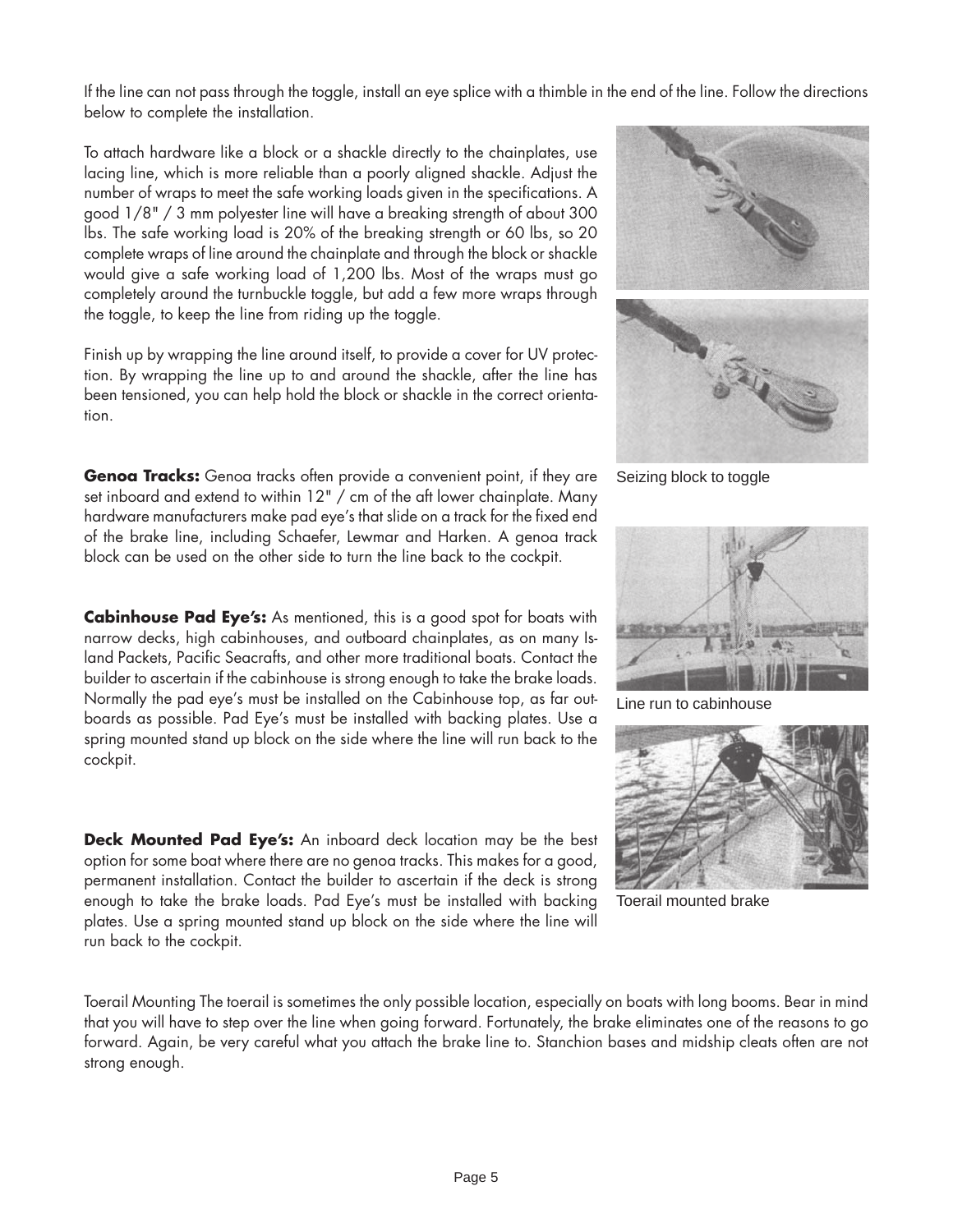#### **Pad Eye Installation**

When installing pad eye's in Balsa cored fiberglass, you must use the following procedure.

- 1. Drill a hole the diameter of the through bolt you intend to use through only the upper layer of the deck. If you drill all the way through, tape over inside hole.
- 2. Bend a sturdy nail over, so the short side from the right angle is about 1/4" / 6mm long.
- 3. Insert long end into a drill. Remove balsa core 1/4" from edge of existing hole. Now you are ready to rig the Brake.
- 4. Mix some epoxy with high density filler. Epoxy should be consistency of heavy cream. Pour into holes.
- 5. Redrill hole for fastener, and mount using an appropriate bedding compound such as 3m 101.

#### **Mounting Tips, Boom Attachment**

Often it's possible to use an existing boom eye or bail for mounting the brake, especially with the beckett style brake, where the brake normally attaches to the vang attachment point. Also, many modern booms have sliding bails under the boom. By removing the fasteners, a spare bail can be slide into position and refastened. Otherwise, mount a through bolted, V shaped boom bail in the appropriate position. Some booms will need reinforcing if light weight. A rectangular plate riveted to the boom should be added to strengthen the boom where the bail will be mounted, for boats planning extensive offshore passages. Contact a qualified rigger. Try to isolate the SS parts from the boom by using the supplied plastic bushings.



Fill with epoxy and refill hole



Beckett Style Brake mounted

If the brake will be tensioned by a line running back from the mast, a V shaped Bail must be used (and the longer the V, the better). You will also need another attachment point on the boom to turn the line back to the front of the mast.

#### **Rigging the Brake Brake Line Adjustable**

Once the needed attachment points are positioned, rigging the brake is simple. Attach the Brake to the boom bail. Note that the brake shackle can be front or side mounted. Wire the shackle pin to prevent it from turning. Run the line from the deck attachment point, through the Brake, and back down to the turning block.

The line should then be run aft to the cockpit. Adjust the tension on the line with a 6 to 1 block and tackle or run the line through a line stopper to a winch. If you use a 4 to 1 block and tackle, you may also need a winch to get the line tight. You will be adjusting the tension on this line to secure the boom, or allow it to jibe.

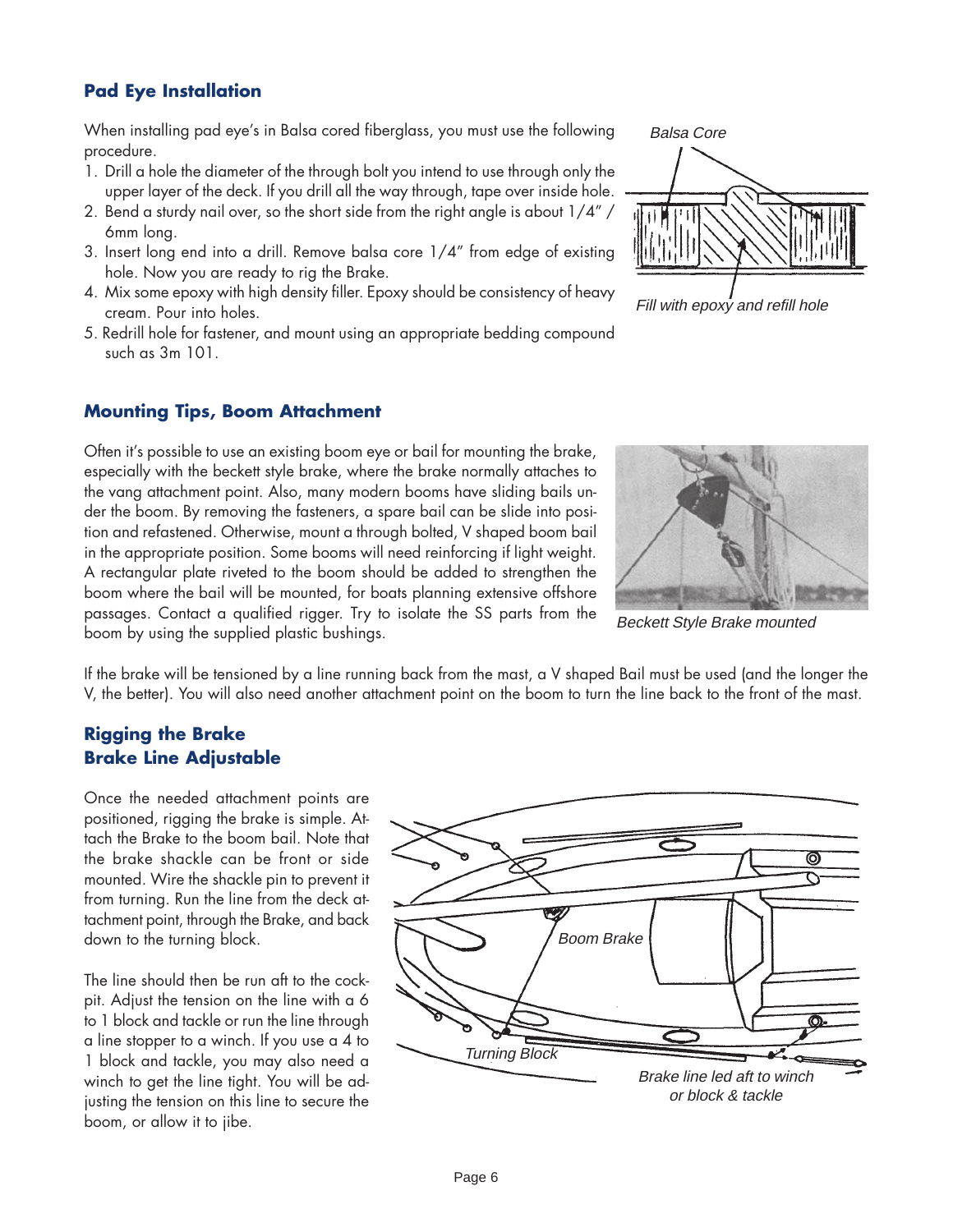#### **Rigging the Brake Brake Line Fixed**

If you want to be able to run the adjusting line back to the cockpit from the base of the mast, you have 2 options. Either use a block and tackle to pull the bail aft to tension the brake, or use a single line run to a line stopper and a winch.

With the block and tackle method, attach a block and tackle to the bail (or the brake shackle that is also run through the bail. The other end of the block and tackle would be secured to an attachment point aft of the brake bail. The line would run from the block and tackle forward to the gooseneck, then down to the base of the mast, and aft to the cockpit to a line stopper or cleat.

With the winch method, run a single line from the bail, aft a foot or so around a block and back forward to the gooseneck, down to the base of the mast and back to the cockpit. The line will be tensioned with a line stopper and a winch.



Using a single line to pull bail back

### **Testing the Installation**

Before you head off sailing, you'll want to test your installation.

1. First, with the adjusting knob loosened by 2-3 turns, snug up the brake and push it through it's arc. Make sure the line can not catch anything, and that the tension does not significantly change as the boom swings all the way through it's arc from side to side. See the section **Checking the Line Tension** for more information.

2. Next, tighten the adjusting knob and brake line as tight as possible, with the boom swung all the way out. Have someone pull in the mainsheet, while



you check that there is no movement of any of the hardware that shows a sign of weakness. Look for chainplates bending, or the fiberglass around the pad eye moving. Use a straightedge to check for deflection.

3. Finally, swing the boom out again, tighten everything as much as possible, and pull in on the mainsheet. It should require as much force as it takes to pull the boom in on the windiest day of sailing you are likely to encounter. If the boom can easily be pulled in, you are either not tightening the brake line enough (you need a higher ratio block and tackle), or the line diameter / brake is too small. Contact us for assistance.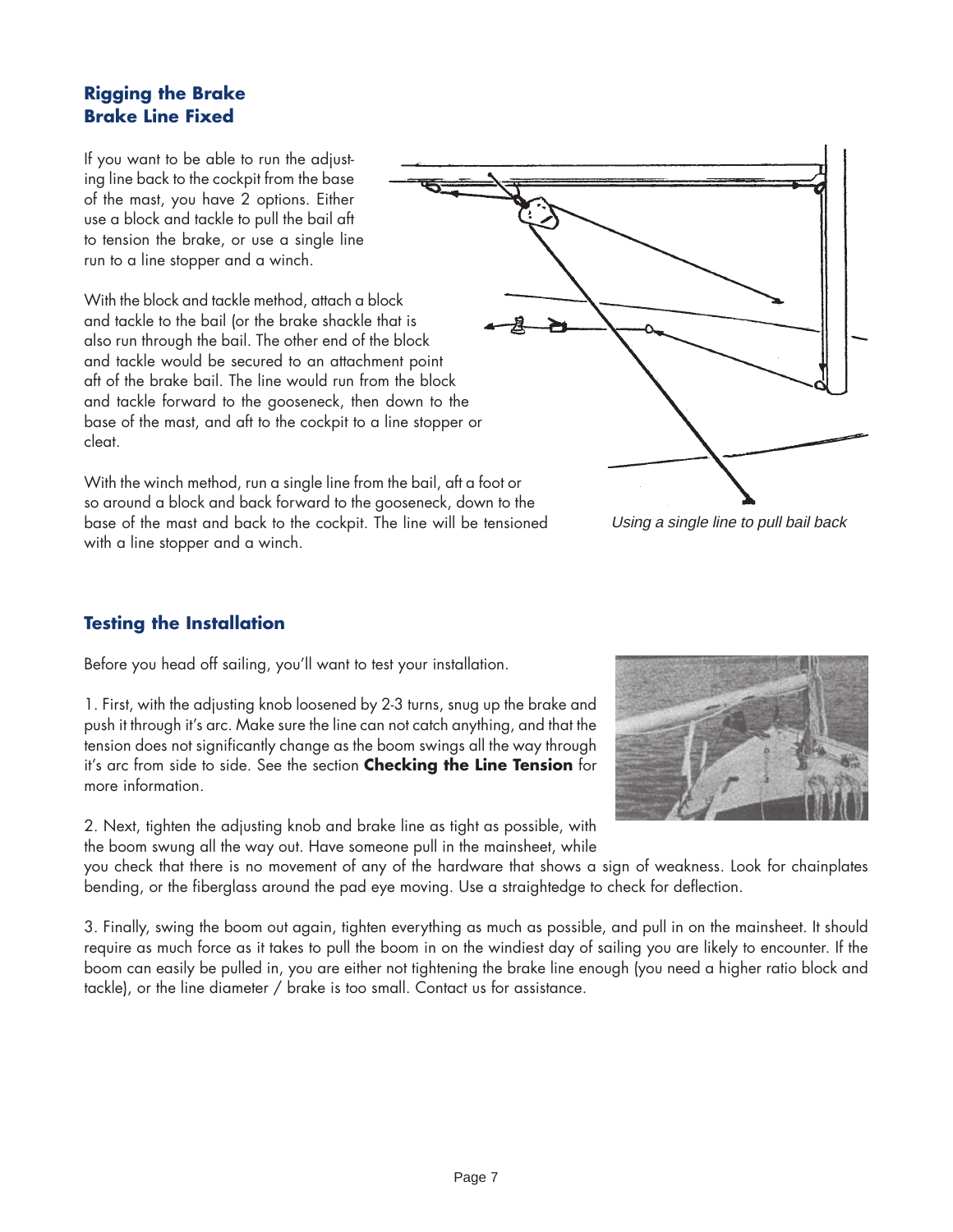### **Operation**

Using the Boom Brake is simple enough. Just adjust the tension on the Brake line to regulate the speed of the boom. Practice to get a feel of how this works. In light winds, you may want to let off on the adjusting knob to reduce friction. In winds over about 10 knots, the knob must be tightened. If you find that the Brake provides too much or too little friction no matter how you adjust the knob, try using a smaller diameter line (for less friction) or a larger line (for more friction). Mark the Brake line with an indelible ink marker to serve as a reference to help correctly tension the Brake line.

To jibe, you should pull the boom in using the mainsheet. Allow the brake to provide some drag to keep the boom from suddenly flying across.

The only maintenance needed is an occasional rinsing to remove salt from the line. Also check the line and other fittings periodically for wear or chafe. The Brake line should be changed regularly, due to the nature of it's use. A special locking compound has been applied to the threads for the knob, to keep it from easily coming off. Do not take the knob off, or loosen it more than 3 turns. Doing so will remove some of the locking compound.

Besides serving as a preventer, you'll find other uses for the Brake. At anchor, tighten up on the Brake to keep the boom from swinging around. The Brake can also be used to hold the boom out for picking up objects (such as an outboard or a dingy ) or to allow you to fit a sun awning. The brake is almost essential for offshore man overboard drills, as it prevents the boom from swinging around while you hoist the man over board out of the water. The mainsheet should be fitted with a snap shackle, so it can be used to hoist up the man over board. You can even use it to sail backwards! With the jib rolled up, the Brake tight, and the boom out at least 40 degrees, backwind the main. The boat will quickly slow down, and with experience (and the right boat), you'll be able to sail backwards.

The Brake really comes into it's own for running wing and wing, in that it allows you to quickly set the boom up or switch it over for wind shifts or a new course.

Best of all the boom will always be under control, even while jibing when a preventer is disconnected and useless. We are sure you will be very pleased with it, and we look forward to hearing from you. The section below on MOB drills is taken from the Cruising Sailing course we teach at our affiliated Sailing School, Sound Sailing Center.

#### **MOB - Quickstop Method**

The Brake makes MOB recoveries quite a bit easier, as it allows you to hold the boom over the water, and use the main sheet to hoist up the MOB.

We recommend using the Quickstop method with a Lifesling, as it's easy to do with limited crew, and the heave to aspect helps quiet the boat down if you're out in any wind. You must practice this at least once on any boat you are unfamiliar with, to see how the boat heaves to, and figure out how to hoist the Lifesling up. Every boat will behave and is rigged differently. Even the same boat will heave to quite differently with a 110 or 150 up. Masthead rigs with large genoa's may be hard to jibe from the hove to position. With that warning in mind, here are the general steps to follow.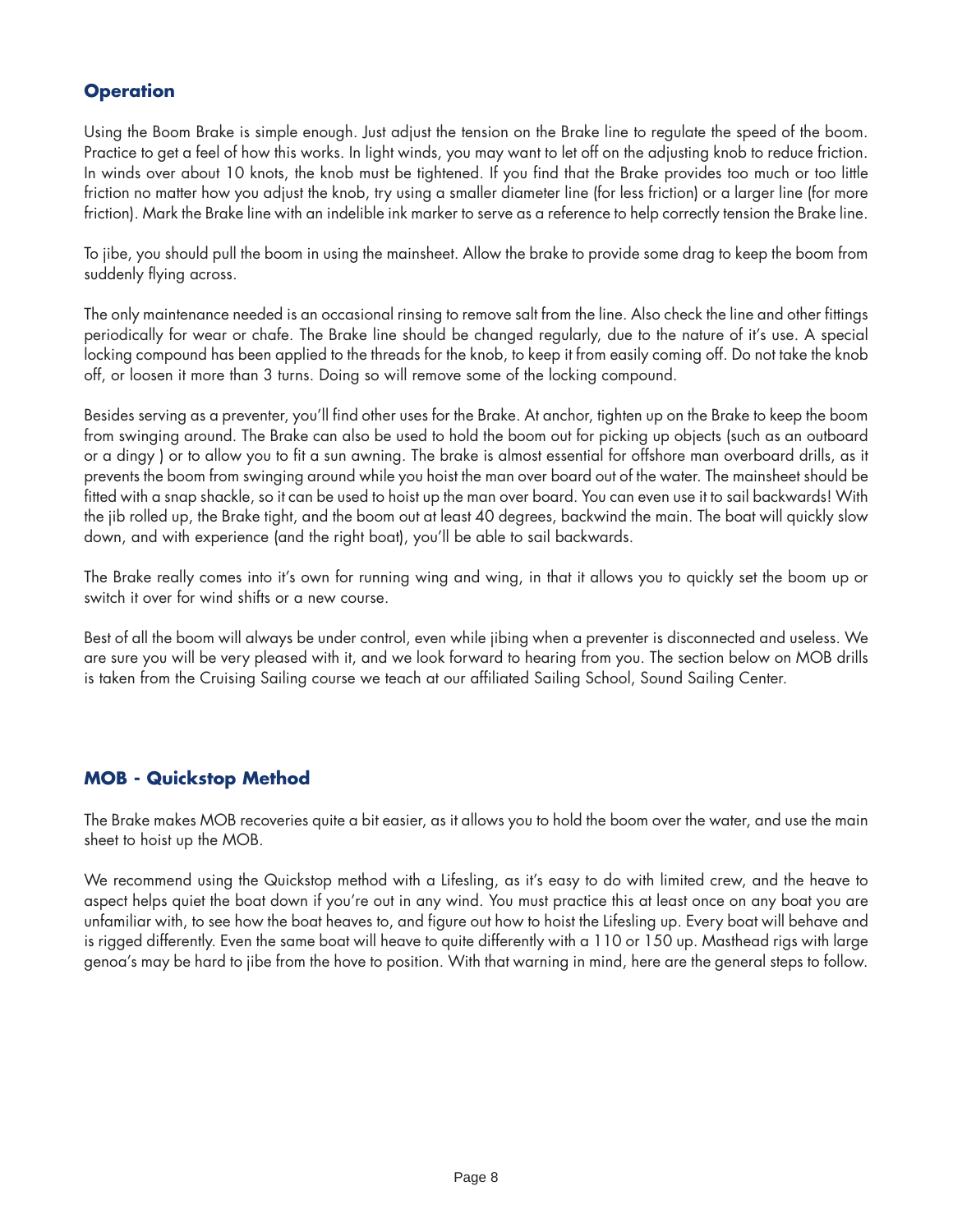- 1. Tack immediately. Shout MOB. Assign a spotter for the MOB if possible.
- 2. Let the jib or spinnaker back wind. Do not touch the sheets. You will be hove to.
- 3. Deploy the lifesling immediately.
- 4. Point so you are heading 1 boat length upwind of MOB.
- 5. Jibe when you pass MOB.
- 6. Circle MOB (tacking and jibing without touching jib sheets) till they grab float.
- 7. Head upwind. Roll up jib, drop main. Do not start motor. Prop should be locked.
- 8. Pull in Lifesling and MOB as much as possible. Secure line.
- 9. Assume MOB can not climb swim ladder (often they are in shock, with waterlogged clothes).
- 10. Attach main halyard to boom end, slacken vang / brake line and main sheet, raise boom 4-5 feet.
- 11. Disconnect main sheet lower block (should have a snap shackle), attach to lifesling bridle.
- 12. Lower lifelines, set up brake, hoist MOB back onboard.

By tacking immediately, you stay close to the victim. By hoving to, you will slow the boat down, and things will be more controlled. Don't come too close to the MOB after your tack. By practicing this with a real person, you will gain a great appreciation for how much someone weights in the water fully clothed, and how difficult it is to move around or climb the swim ladder when a boat is pitching in the waves. Add a little shock, and it's all most people can do to get into the Lifesling. Remember that the topping lift is often not sized for pulling up a MOB. Use the main halyard attached to the end of the boom. You may think you can hoist up the MOB by using the main halyard and a winch, but on most boats, this is too difficult. Finally, using the motor is a great way to kill the MOB. The motor should be OFF, with the gearshift lever in reverse to stop the prop from turning.

The Lifesling brochure talks about rigging another block and tackle to hoist the person on board, and leaving the mainsheet hooked up. We recommend using the mainsheet with a snap shackle on the lower block, since it's already there. It may not be a good idea to have people trying to find a piece of gear when there is a MOB situation. This is only our personal opinion. Practice and see what works well for you. The Boom Brake is used to keep the boom from swinging around.

Many MOB's (and probably most fatal MOB's) are the result of accidental jibes. With the brake properly installed and used, this possibility is greatly reduced. Still, it is good seamanship to practice your MOB drills. Your crew, especially if they are not experienced, will appreciate knowing there is a plan if someone goes over. Spend a few minutes as you head out running through the MOB drill, and practice it. A great time to practice it is when someone loses something over. Time yourself, and see how fast you can make it back. In our sailing school, we find that with practice, a student can get the retrieval times down from 10-15 minutes on a first attempt, to under 3 minutes after a few practices.

#### **Legal Information and Warranty**

Dutchman is a Registered Trademark of <u>Martinus Van Breems, Inc.</u> This Owner's Manual is Copyright 1997 by <u>Martinus</u> Van Breems, Inc., P.O. Box 2875 Saugatuck Station, Westport, Connecticut, 06880, U.S.A., tel 203 838 0375. Fax 203 838 0377 Martinus Van Breems, Inc. reserves the right to change all prices, hardware, and specifications without notice at any time. U. S. and Foreign patents pending.

**Warranty:** Satisfaction with the Dutchman Boom Brake is guaranteed if we are informed in writing of any dissatisfaction within One Year of the Date of Purchase. Please note that if the Boom Brake is not working correctly, it is usually a matter of incorrect installation.

The Dutchman Boom Brake is unconditionally guaranteed against defects in materials supplied by MVB Inc. for a period of 5 years. Normal wear to or by the rope is excluded. Defective items must be returned shipping prepaid to MVB Inc. and will be repaired or replaced at the option of MVB Inc. Return of defective products or a claim of dissatisfaction must be accompanied by a letter giving name, address, phone number, copy of original invoice, size, builder, year, name and location of boat, and an explanation of the defect or problem. This warranty does not apply to or include any products which were improperly installed or maintained, nor to any consequential or incidental losses or damages arising from the product or its use. This warranty is in lieu of all other implied, express and statutory guarantees, and in no event shall MVB Inc. be liable for special, incidental, or consequential damages.